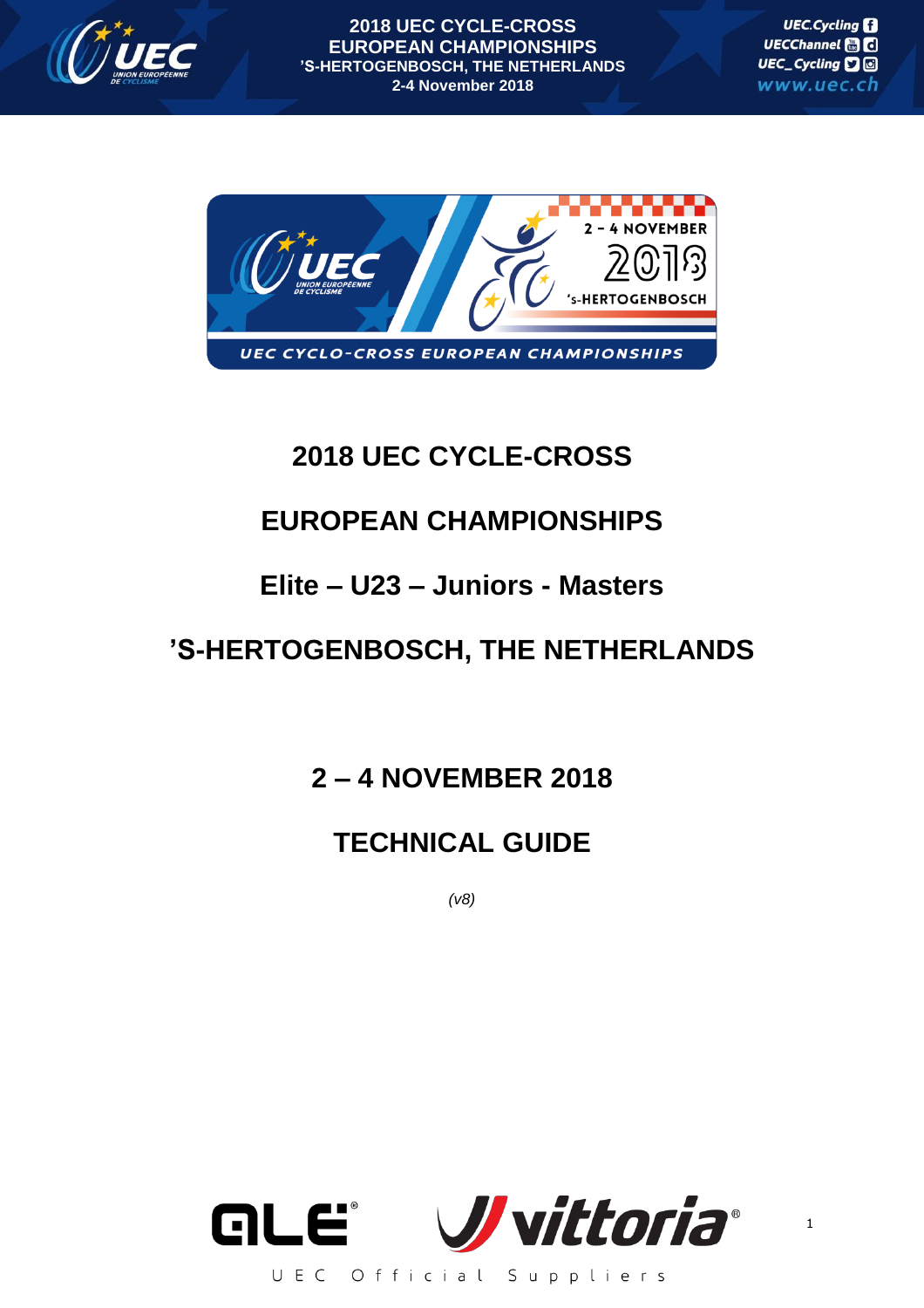

# **1. ORGANIZATION**

# **Local Organizing Committe**

Stichting Grote Prijs van Brabant / Libema Profcycling BV Graagsebaan 133 5248 NL Rosmalen

+31 73 5233379 [profcycling@libema.nl](mailto:profcycling@libema.nl) [www.ek-veldrijden.nl](http://www.ek-veldrijden.nl/)

| President     | Mieke GEERAEDTS   | miekegeeraedts@ek-veldrijden.nl  |
|---------------|-------------------|----------------------------------|
| Event Manager | Karsten van ZEIJL | k.van.zeijl@libemaprofcycling.nl |
| Coordination  | Anouk HAANTJES    | a.haantjes@libemaprofcycling.nl  |
| Accommodation | Hanneke ZONDAG    | h.zondag@libema.nl               |

# **UEC Representatives**

UEC Management Committee Rocco CATTANEO (SUI), President Agata LANG (POL), Vice President Alexander GUSYATNIKOV (RUS), Vice President Henrik Jess JENSEN (DEN), Vice President Martin WOLF (GER), Member Sahib ALAKBAROV (AZE), Member Alasdair MacLENNAN (GBR), Member

UEC General Secretary Enrico DELLA CASA (ITA)

UEC Cyclo-Cross Commission Peter PRIVARA (SVK) President

UEC Press Officer Stefano BERTOLOTTI (ITA)

UEC Photographer Roberto BETTINI (ITA)

Elena VALENTINI (ITA), Member Pascual MOMPARLER (ESP), Member

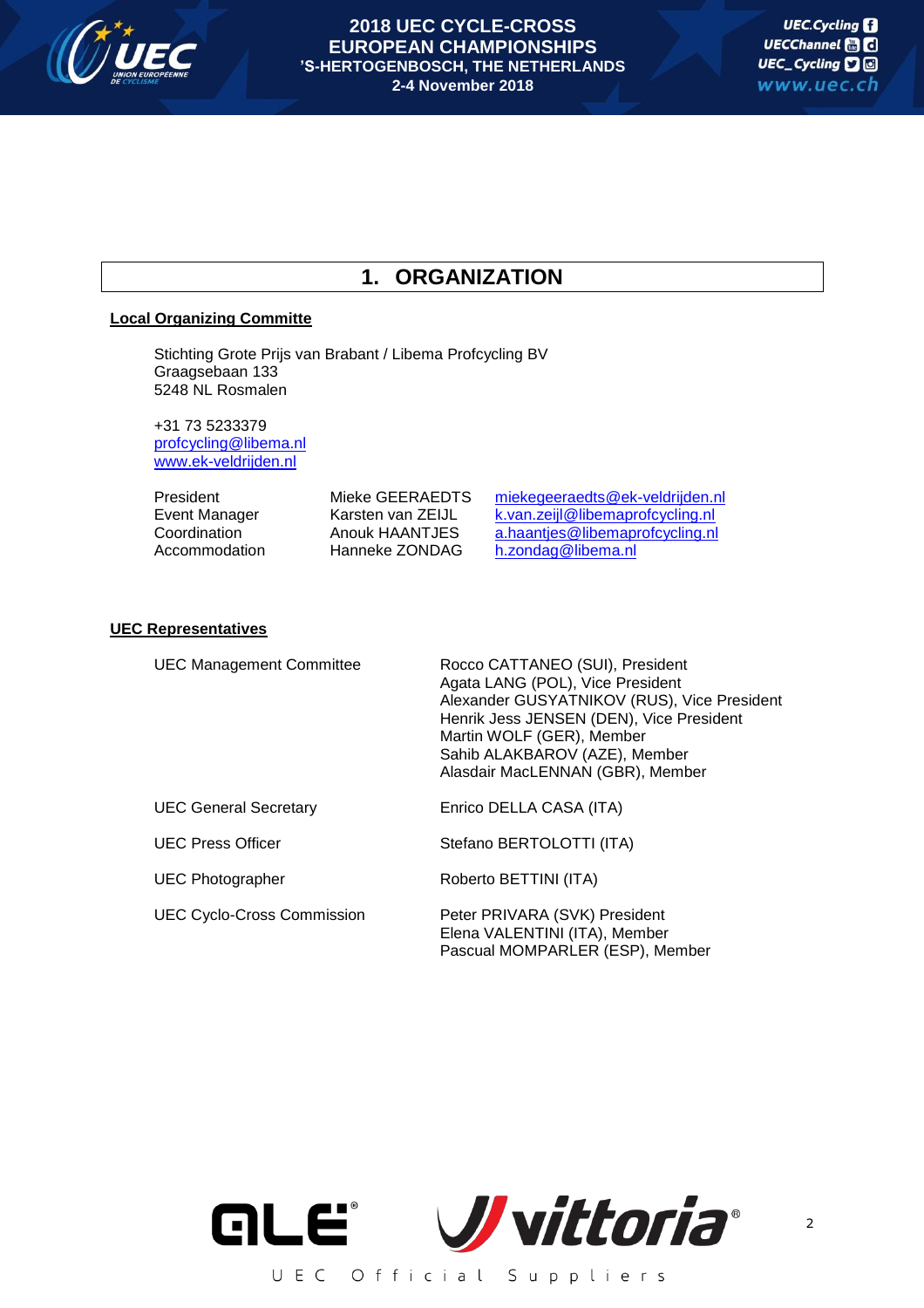

# **Composition of the commissaires panel**

President of the Commissaires Panel Luc GEYSEN (BEL)

UCI Commissaires Bruno VALCIC (CRO) Wilfred HAAN (NED) Erwin KISTEMAKER (NED)

Commissaires' Panel **Hubert EMANS** (NED) Jeroen van SUMMEREN (NED) Harrie STRICK (NED) Simone MANDERS (NED)

Commissaires' Panel coordinator **Joop REINDERS** (NED)

# **Announcers**

Rien van HORIK (NED) Laurens van de KLUNDERT (NED)

# **Antidoping control**

Doping control officer appointed by CADF

Jan NIJMEIJER (NED) Patrick DE PESSEMIER (BEL)

# **2. GENERAL INFORMATION**

# **Travel and accommodation**

Travel and accommodation expenses to and from 's-Hertogenbosch must be covered by the National Federations.

# **Airport**

Eindhoven Airport: 30 min. by car. Amsterdam Schiphol: 60 min. by car.

All participants must hold a valid passport or identity card. Visa obligations must be respected. All riders an attendants must hold insurance valid in the Netherlands.

# **Visas**

Each Federation is responsible for obtaining documents for their delegation appropriate entries. For all invitation letter requests, please contact: [mail@uec.ch](mailto:mail@uec.ch)

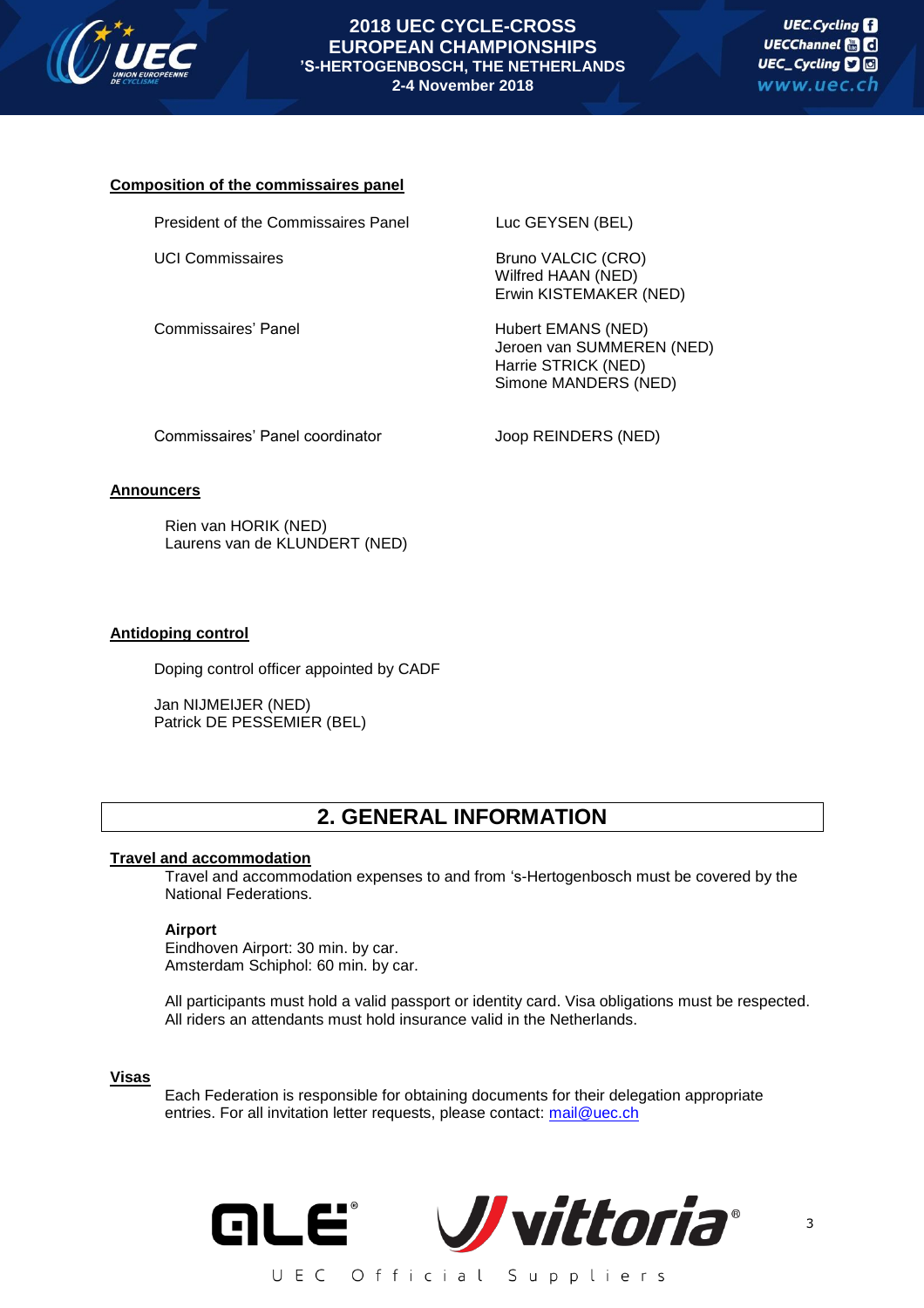

# **Medical – Emergency - Local Authorities**

| <b>Official Race Doctor</b> | tbc                                                                                                                                     |  |
|-----------------------------|-----------------------------------------------------------------------------------------------------------------------------------------|--|
| <b>Hospitals</b>            | Jeroen Bosch Hospital<br>Henri Dunantstraat 1<br>5223 GZ 's-Hertogenbosch                                                               |  |
|                             | <b>Warning!</b> If your navigation doesn't recognize this address, then use<br>this one:<br>Vlijmenseweg 10<br>5223 GW 's-Hertogenbosch |  |
|                             | Tel.: (+31) 73 553 20 00                                                                                                                |  |
| <b>Emergency Ambulance</b>  | Tel.: 112                                                                                                                               |  |
| <b>Police</b>               | Tel.: 112                                                                                                                               |  |

# **Teams / Officials accreditation**

Accreditation can be collected at the permanence offices, located at:

Autotron Rosmalen Graafsebaan 133 5248 NL Rosmalen

Please ensure that you collect your accreditation before arriving at the venue as it will be required for access to all parts of the venue. Accreditations must be worn and visible whenever you pass through accreditation controls.

#### **Permanence opening hours**

| Thursday, November 1st | $14.00 - 20.00$ |
|------------------------|-----------------|
| Friday, November 2nd   | $08.00 - 20.00$ |
| Saturday, November 3rd | $08.00 - 20.00$ |
| Sunday, November 4th   | $08.00 - 18.00$ |

# **Media**

Media Permanance – UEC Press Center The Media Permanence and Press Room are located in

Autotron Rosmalen Graafsebaan 133 5248 NL Rosmalen

In order to access the UEC Press Center an accreditation is necessary.

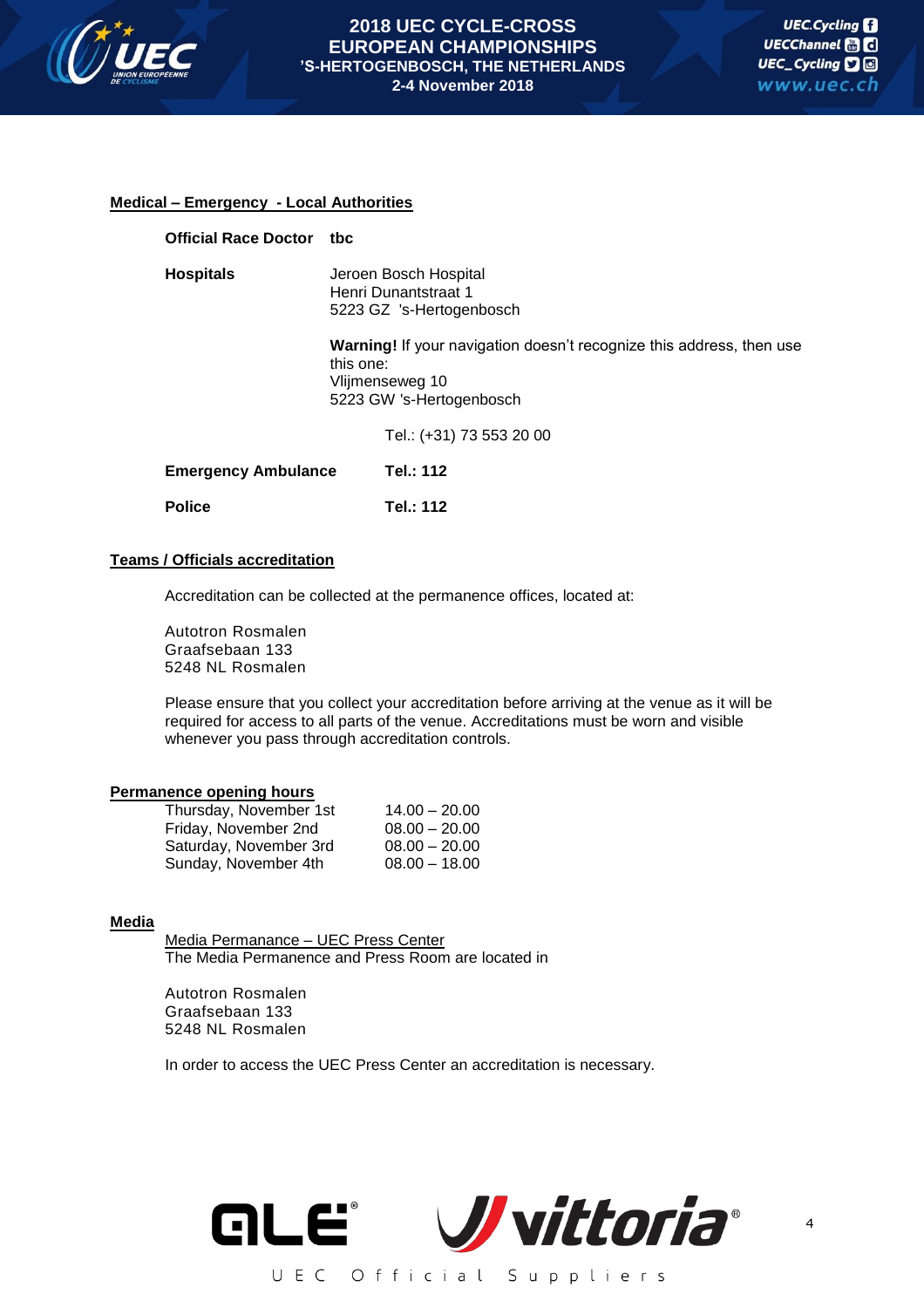

#### Opening hours Press Center

| Thursday, November 1st | $16.00 - 20.00$ |
|------------------------|-----------------|
| Friday, November 2nd   | $08.00 - 17.00$ |
| Saturday, November 3rd | $08.00 - 17.00$ |
| Sunday, November 4th   | $08.00 - 18.30$ |

#### Flash Interview

Behind the Awards Ceremony podium, UEC will organize a flash interview where media can have a short interview with riders they wish to do so.

# Media accreditation

To apply for media accreditation, please visit the UEC website [\(www.uec.ch](http://www.uec.ch/) dedicated page). Media accreditation and photographers bib's can be collected at the media permanence as from November, 2<sup>nd</sup>

For any further inquire please contact: Mr. Stefano Bertolotti – [s.bertolotti@uec.ch](mailto:s.bertolotti@uec.ch)

# **3. OFFICIAL MEETINGS**

# **Commissaires panel meeting**

Thursday, November 1st - 19.30 – 20.00 Autotron Rosmalen Graafsebaan 133 5248 NL Rosmalen

# **Confirmation/ Licence check / distribution of race number**

The confirmation of starters per race, the license check, the distribution of race number and transponders will be organized at the race permanence, located at:

Autotron Rosmalen Graafsebaan 133 5248 NL Rosmalen

**Masters categories** Thursday, November  $1<sup>st</sup> - 16:00 - 18.00$ 

**Masters categories** Friday, November  $2^{nd}$  – 16:00 – 18.00

**Juniors, U23 and Elite categories** Saturday, November  $3^{rd}$  – 15.30 – 17.00

Team managers must confirm all starters, presenting all licenses (with passport for the juniors category) and providing a sample of teams' apparel.

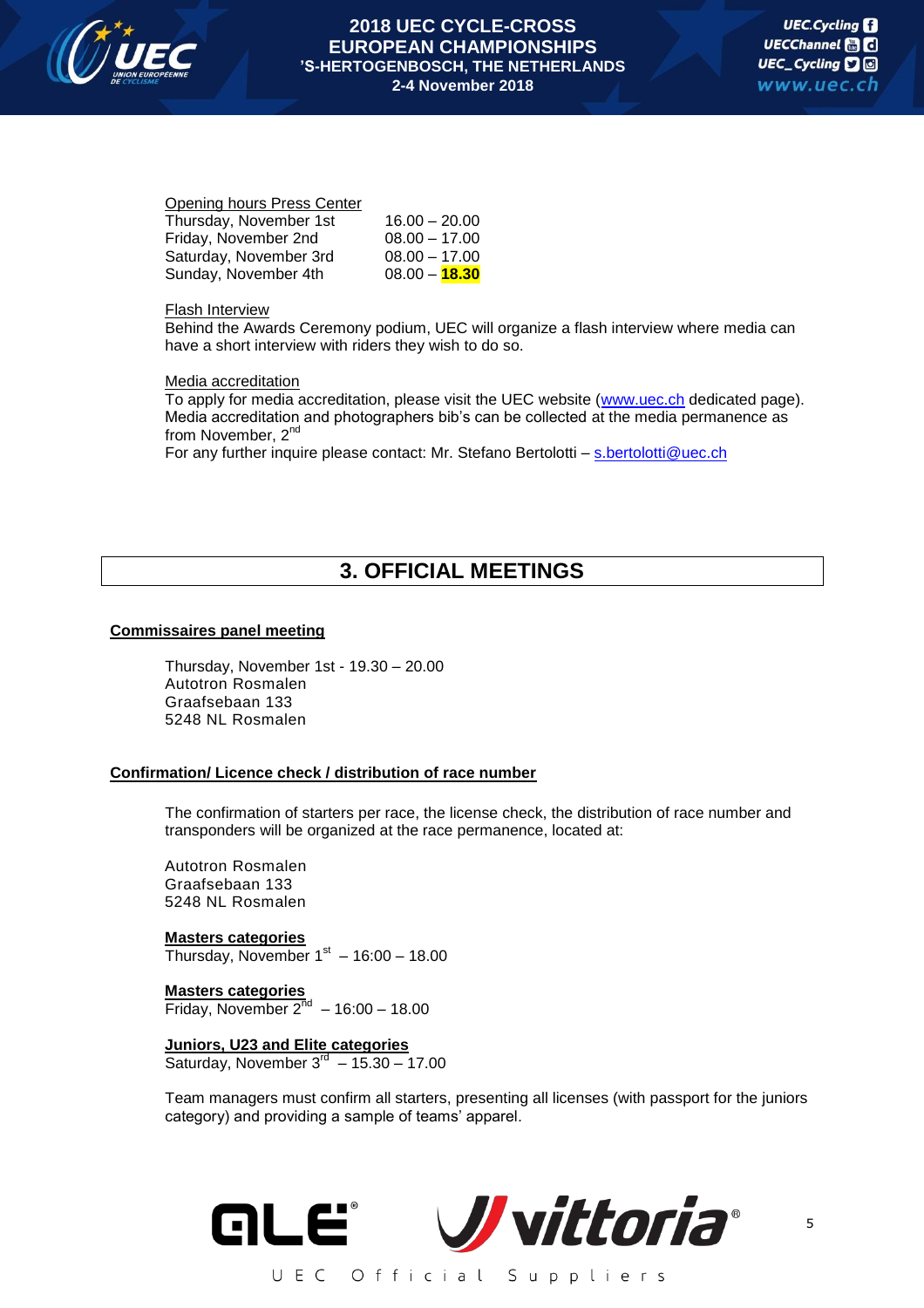

**Riders' numbers** will be distributed during that procedure. Due to the high number of teams entered, a maximum representation of two representatives per team is requested to attend that meeting.

# **Team managers meeting**

**Team managers meeting room** Autotron Rosmalen Graafsebaan 133 5248 NL Rosmalen

**Masters categories:** Men 50-54 to 75+ & Women 40-44 to 60+ Thursday, November  $1^\text{st}$  – 19.00 – 19.30

**Masters categories:** Men 30-34 to 40-44 & Women 30-34 / 35-39 Friday, November  $2^{nd} - 19.00 - 19.30$ 

**Juniors, U23 and Elite categories**

Saturday, November  $3^{rd}$  – 19:00 – 19:30

# **4. COMPETITION SCHEDULE**

# **Thursday, November 1st**

| $13:00 - 14:00$ Course inspection                                                |
|----------------------------------------------------------------------------------|
| $14:00 - 17:00$ Official training all categories                                 |
| 15:30 - 18:00 Issuing of start numbers for the Masters categories                |
| 19:00 - 19:30 Information meeting for the present individual Masters competitors |

#### **Friday, November 2nd**

| $09:00 - 11:00$ | Official training all categories                                                                        |                                                      |
|-----------------|---------------------------------------------------------------------------------------------------------|------------------------------------------------------|
| $11:00 - 11:30$ | Men Masters 75+<br>Men Masters 70-74<br>Women Masters 60+<br>Women Masters 55-59<br>Women Masters 50-54 | 2 laps<br>2 laps<br>2 laps<br>2 laps<br>2 laps       |
| $11:45 - 12:30$ | Men Masters 65-69<br>Men Masters 60-64<br>Women Masters 45-49<br>Women Masters 40-44                    | 30 minutes<br>30 minutes<br>30 minutes<br>30 minutes |
| $12.45 - 13.30$ | Men Masters 55-59<br>Men Masters 50-54                                                                  | 30 minutes<br>30 minutes                             |
| $13:30 - 14:00$ | Official ceremony UEC Men and Women Masters                                                             |                                                      |
| $15:00 - 17:00$ | Official training all categories                                                                        |                                                      |

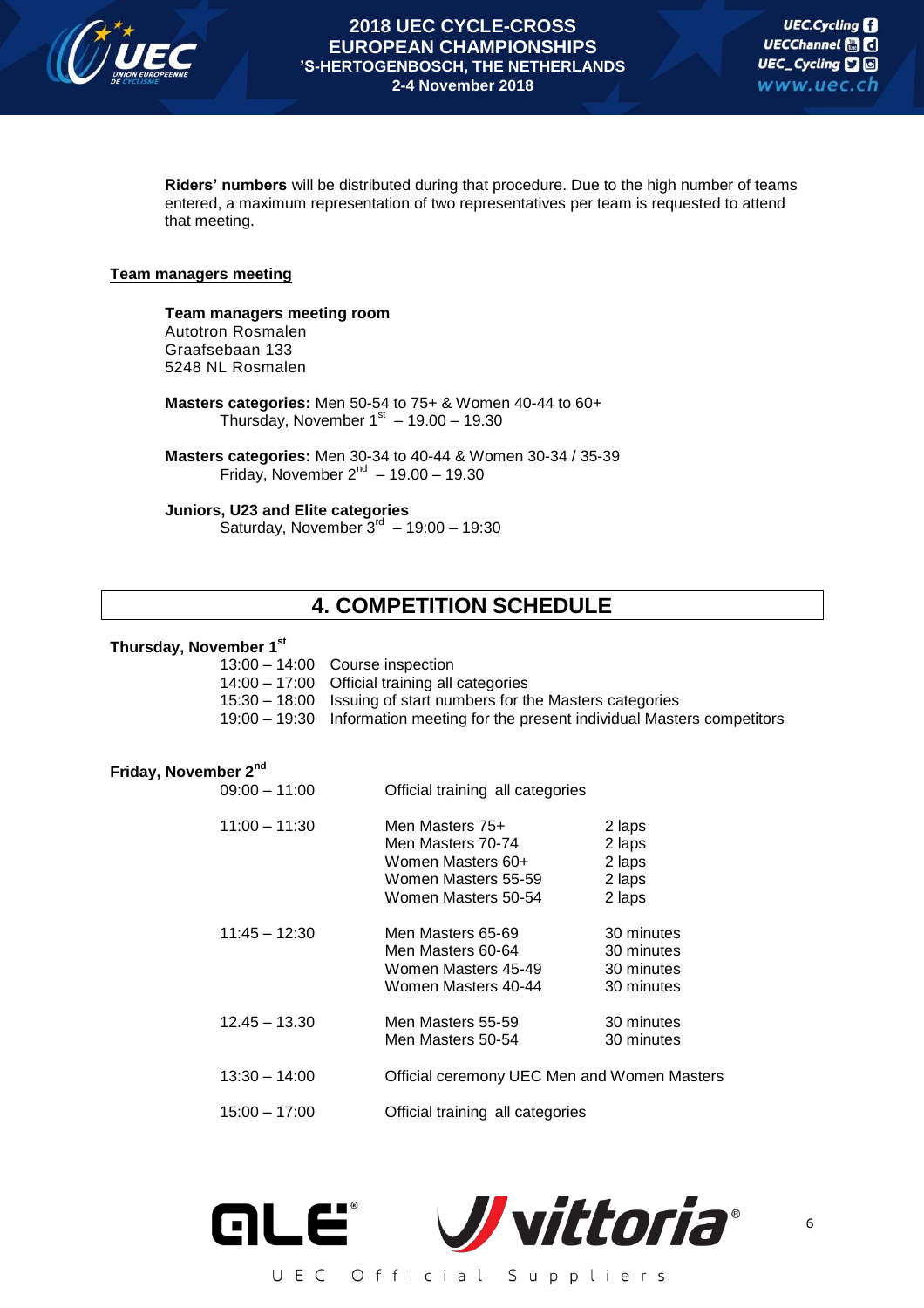

# **Saturday, November 3rd**

| $09:00 - 11:00$ | Official training all categories                                                     |                                                      |
|-----------------|--------------------------------------------------------------------------------------|------------------------------------------------------|
| $11:45 - 12:30$ | Men Masters 45-49<br>Men Masters 40-44<br>Women Masters 35-39<br>Women Masters 30-34 | 40 minutes<br>40 minutes<br>40 minutes<br>40 minutes |
| $12:45 - 13:45$ | Men Masters 35-39<br>Men Masters 30-34                                               | 50 minutes<br>50 minutes                             |
| $14:00 - 14:30$ | Official ceremony UEC Men and Women Masters                                          |                                                      |
| $15:15 - 17:00$ | Official training                                                                    |                                                      |

# **Sunday, November 4th**

| $08:00 - 09:00$ | Official training all categories |
|-----------------|----------------------------------|
| $09:15 - 10:00$ | Men Junior                       |
| $10:15 - 10:25$ | Official ceremony Men Junior     |
| $10:30 - 11:25$ | Women U23                        |
| 11:35 - 11:45   | Official ceremony Women U23      |
| $12:00 - 13:00$ | Men U23                          |
| $13:10 - 13:20$ | Official ceremony Men U23        |
| $13:00 - 13:30$ | Official training all categories |
| $13:45 - 14:45$ | Women Elite                      |
| 14:55 - 15:05   | Official ceremony Women Elite    |
| 15:15 - 16:15   | Men Elite                        |
| 16:30 - 16:40   | Official ceremony Men Elite      |
| $16:50 - 17:15$ | Press conference                 |

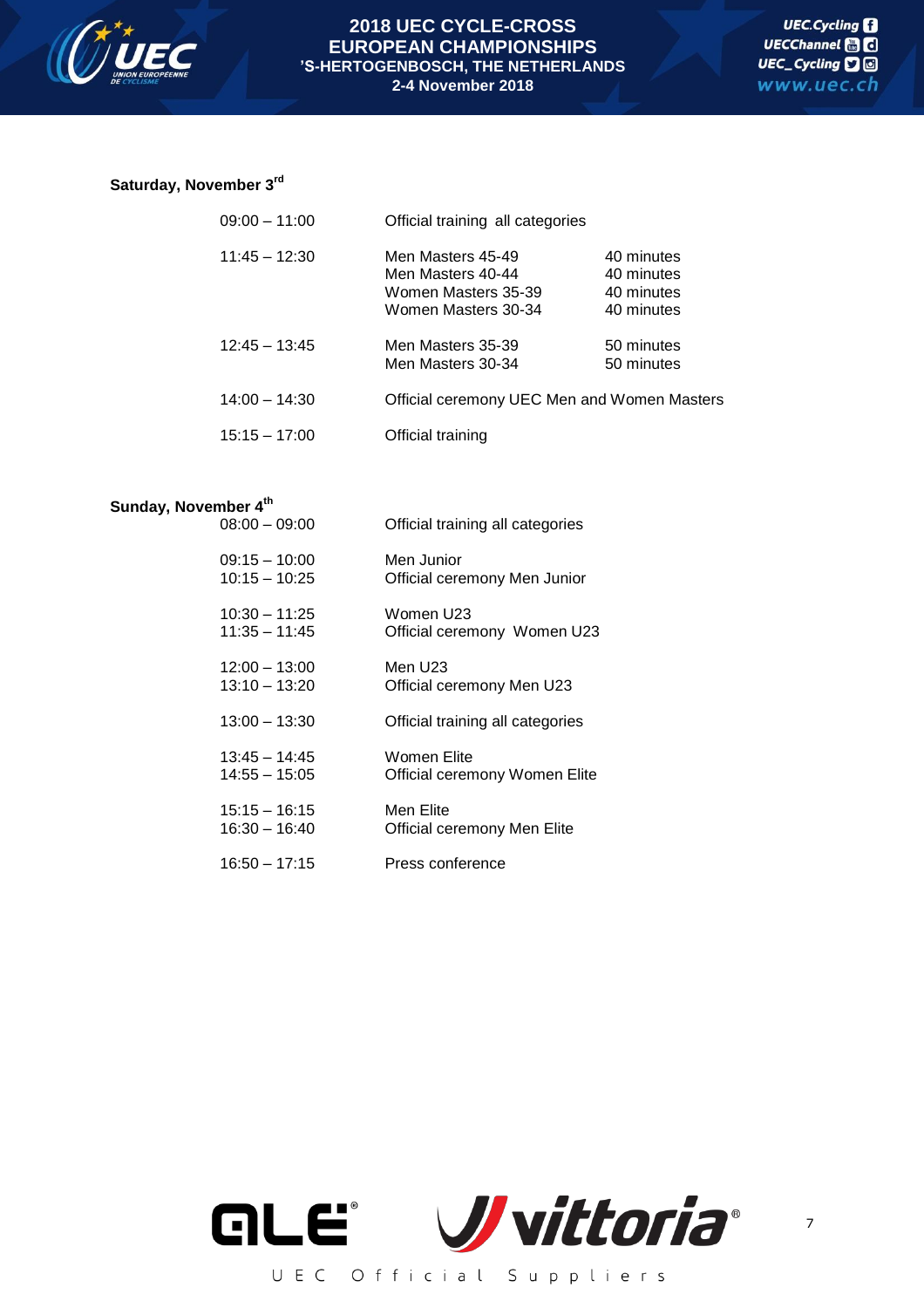

# **5. RACE SPECIFIC REGULATIONS**

# **ARTICLE 1 - GENERAL RULES**

1.1

The 2018 UEC Cyclo-Cross European Championships held in 's-Hertogenbosch (NED), 2-4 November 2018, is an event on the UEC and UCI calendar as a Continental Championships event (UCI CC).

1.2

The event will be organized in accordance with rules of the Union Cycliste Internationale (UCI) and these rules will be the reference for everything that is not mentioned in the current document.

1.3

These Championships may be contested by riders entered by their National Federation as a National Team.

# **ARTICLE 2 - TYPE OF THE EVENT**

2.1

The event is open to athletes of the following categories:

| <b>Women U23 (17-22 years)</b>   | $1997 - 2002$  |  |  |
|----------------------------------|----------------|--|--|
| Women Elite (23 years and older) | 1996 and older |  |  |
| Men Juniors (17-18 years)        | $2001 - 2002$  |  |  |
| Men U23 (19-22 years)            | $1997 - 2000$  |  |  |
| Men Elite (23 years and older)   | 1996 and older |  |  |
| Men Masters 75+                  | 1944 and older |  |  |
| Men Masters 70-74                | 1945 - 1949    |  |  |
| Men Masters 65-69                | 1950 - 1954    |  |  |
| Men Masters 60-64                | 1955 - 1959    |  |  |
| Men Masters 55-59                | 1960 - 1964    |  |  |
| Men Masters 50-54                | 1965 - 1969    |  |  |
| Men Masters 45-49                | 1970 - 1974    |  |  |
| Men Masters 40-44                | 1975 - 1979    |  |  |
| Men Masters 35-39                | 1980 - 1984    |  |  |
| Men Masters 30-34                | 1985 - 1989    |  |  |
| Masters Women 60+                | 1959 and older |  |  |
| Masters Women 55-59              | 1960 - 1964    |  |  |
| Masters Women 50-54              | 1965 - 1969    |  |  |
| Masters Women 45-49              | 1970 - 1974    |  |  |
| Masters Women 40-44              | 1975 - 1979    |  |  |
| Masters Women 35-39              | 1980 - 1984    |  |  |
| Masters Women 30-34              | 1985 - 1989    |  |  |

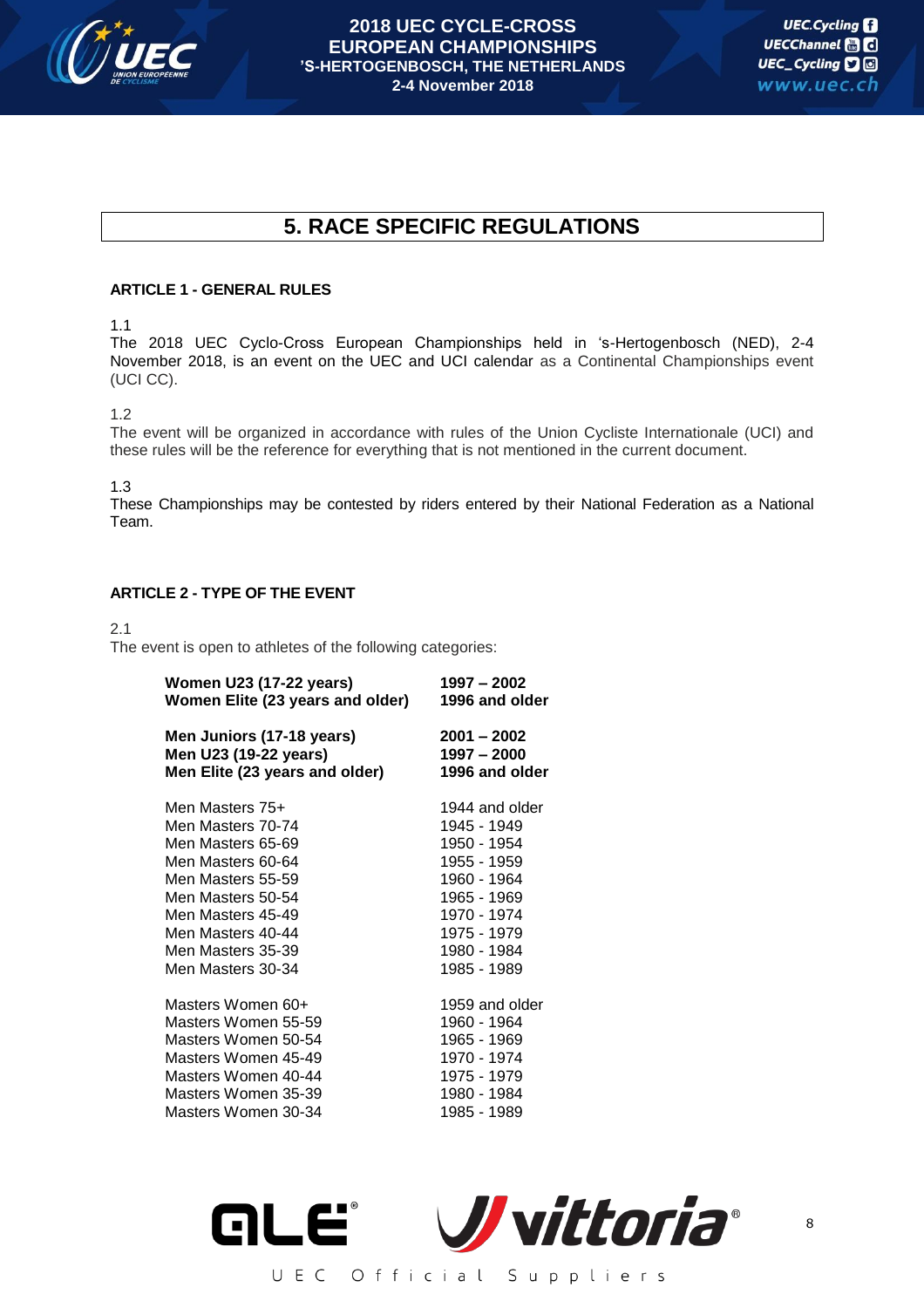

# 2.2 UCI Individual classification

According to Appendix 4 of UCI rules riders receive points into UCI Cyclo-cross individual classification as follows:

- 
- Men Juniors 30-20-15-12-10-8-6-4-2-1 (1st -10th place)<br>Women U23 60-40-30-25-20-17-15-12-10-8-6-4-2-1 (1st Women U23 60-40-30-25-20-17-15-12-10-8-6-4-2-1 (1st -14th place)
- Men U23 60-40-30-25-20-17-15-12-10-8-6-4-2-1 (1st -14th place)<br>Women Elite 100-60-40-30-25-20-17-15-12-10-8-6-4-2-1 (1st -15th pl
- Women Elite 100-60-40-30-25-20-17-15-12-10-8-6-4-2-1 (1st -15th place)
- Men Elite 100-60-40-30-25-20-17-15-12-10-8-6-4-2-1 (1st -15th place)

#### **ARTICLE 3 - PARTICIPATION**

#### **NATIONAL TEAMS (Juniors, U23 and Elite)**

3.1 National Federations may enter the following riders per Championship :

# *The participation will be as following:*

- *8 riders per nation and per category*
- *4 reserve riders per nation and per category*

# *Deadline for the registration: 25 October 2018 (24.00 CET)*

- 3.2 For all events and categories the outgoing European Champion can be added to the maximum quota of a National Federation provided that he/she remains eligible for the Championship.
- 3.3. The National Federations have to register their riders and staff directly on the UEC website (www.uec.ch). **The registration will open on Monday, 1 October 2018 (12:00 CET).**

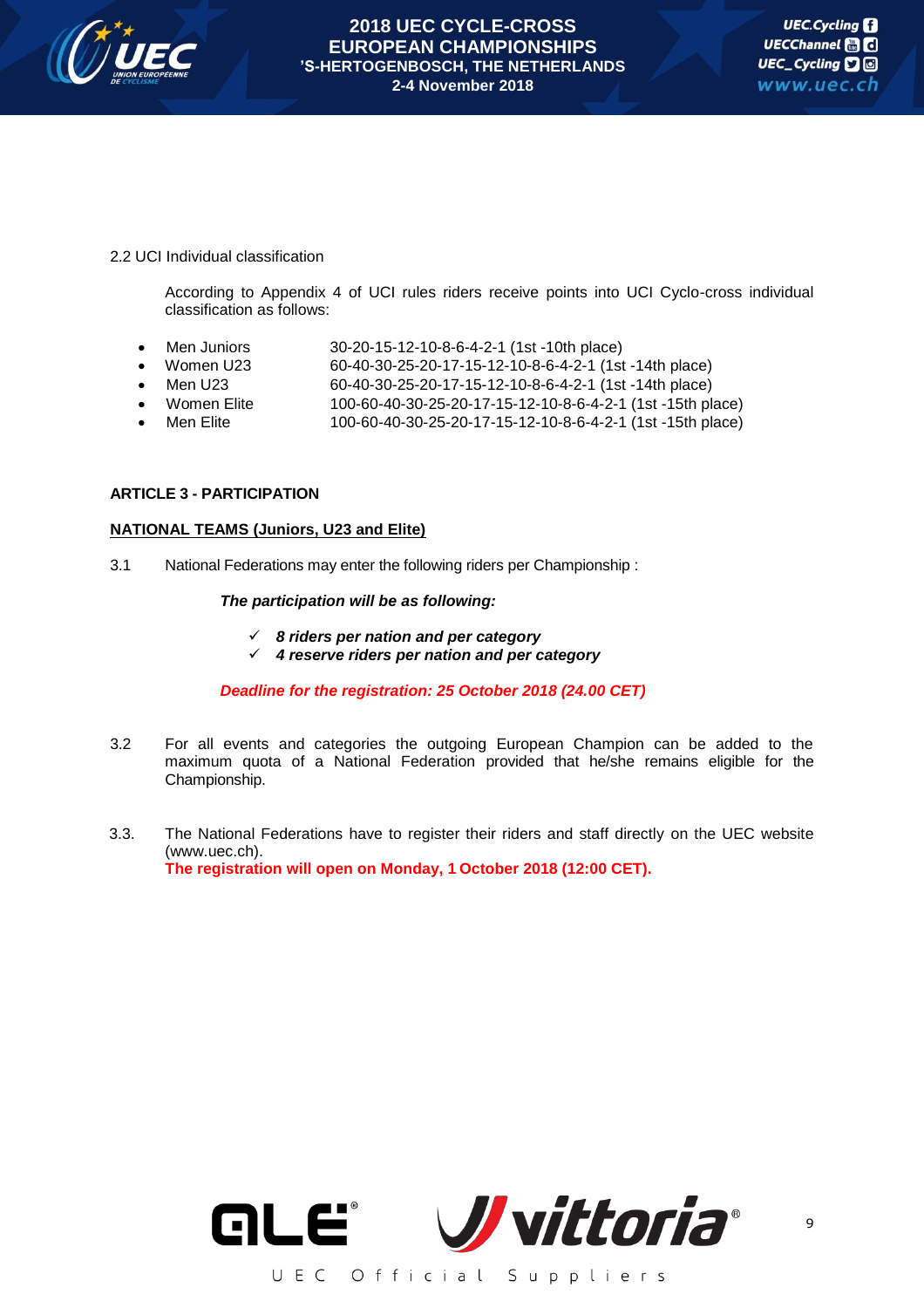

# **MASTERS CATEGORIES**

#### **3.4. Masters categories**

Masters register through the online registration form here:

<http://uec.ch/en/registrations>

Registration fee:  $\in$  45,00 (late entry;  $\in$  90,00)

The registration fees for all riders must be paid in full to the UEC bank account before the deadline set for the event.

**The registration will open on Monday, 1 October 2018 (12:00 CET)**

**Deadline for registration and payment: 22 October 2018 (24:00 CET)**

**UEC BANK ACCOUNT: Union Européenne de Cyclisme (UEC) BIC / Adresse SWIFT : UBSWCHZH80A UBS Switzerland AG / Place St François 16 / CH – 1002 LAUSANNE Account EURO Iban: CH70 0026 9269 9200 65M9 K**

# **ARTICLE 4 - STARTING ORDER**

The start order for ME, MU, MJ, WE and WU categories will be as follows:

- $\triangleright$  As per the most recently published UCI cyclo-cross individual classification of the current season
- Unclassified riders by nations´ rotation as follows:
	- $\circ$  For unclassified riders, the start order within the team must be confirmed by the national federations during rider's confirmation;
	- $\circ$  Taking each nation in turn on the basis of the classification by nation of the concerned category from the world championships of the previous season, a place shall be allocated to the next rider in sequence;
	- $\circ$  Federations which do not appear in the classification by nation specified above shall, on the basis of the same rotation system, take the last places, in an order determined by drawing lots.

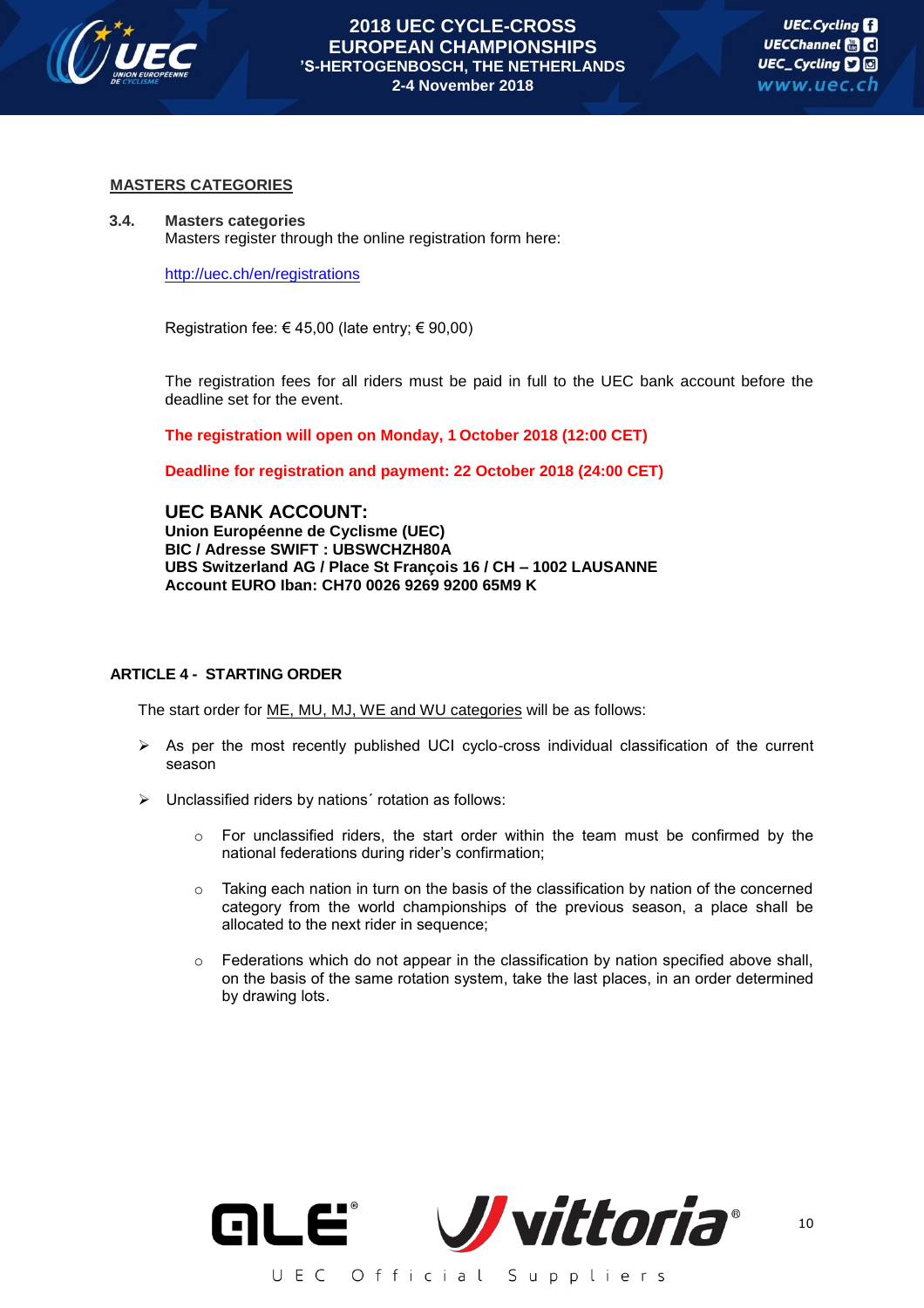

- $\triangleright$  The start order for all Masters categories will be as follows:
	- defending European champion 2017 of the category concerned;
	- o according to the order of the on-line registration

# **ARTICLE 5 - Allocation of start numbers**

Men Elite, Men Under 23, Men Juniors, Women Elite and Women Under 23 Race numbers for in sequence from 1 upwards are allocated to the national federation of the European Champion 2017 in the concerned category. Other numbers are allocated to national federations according to ranking of their best individual ranked rider in European championships 2017.

#### All Masters categories

Race numbers are allocated according to the order of the on-line registration

# **ARTICLE 6 - Allocation of boxes in pit area**

The pit boxes are allocated at the team managers meeting as follows:

- $\triangleright$  Separately for each ME, MU, MJ, WE and WU category on the basis of the most recently published UCI cyclo-cross classification by nation of the current season for the concerned category;
- $\triangleright$  The allocation of boxes to teams that do not feature in the relevant classification shall be by drawing lots;
- $\triangleright$  The team managers shall select their preferred box in the order thus determined:
- $\triangleright$  For each Masters Men and Masters Women categories the pit boxes are not allocated and are free to use according to own discretion of mechanics.

# **ARTICLE 7 - Clothing**

All riders ME, MU, MJ, WE and WU category must start in their national jerseys (art.1.3.059).

# **The World Champions must start with their rainbow jersey.**

The advertisements on jerseys have to be in conformity with art. 1.3.057 of UCI rules. Each team manager must present the national clothing (jersey and shorts or the national skinsuit) to the commissaires' panel at the starter's confirmation and issuing of start numbers on 03.11.2018.

For the riders Masters Men a Masters Women categories design of jersey or advertising are not limited except of UCI World champion jersey. 2017 UEC European champion jersey cannot be used.

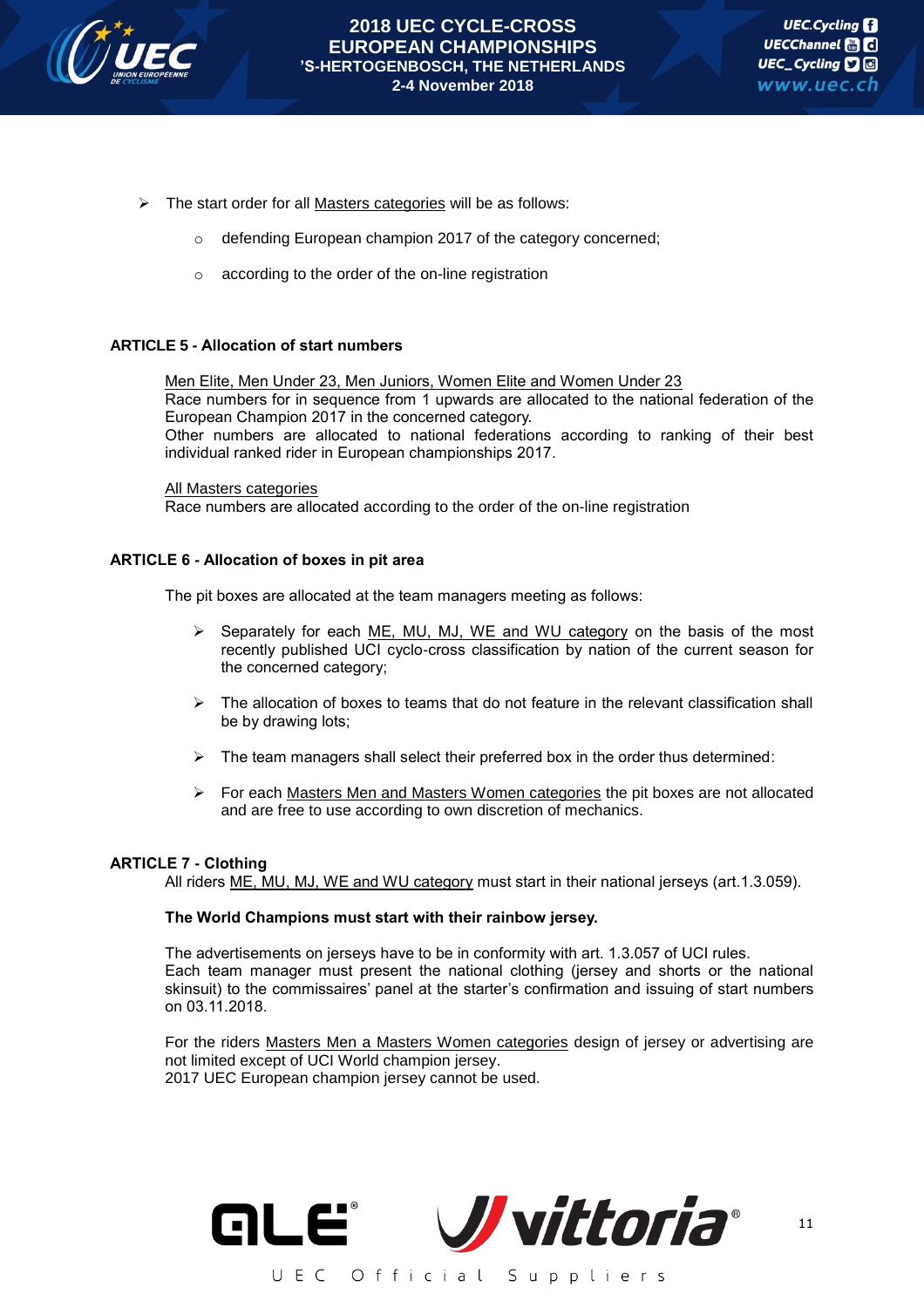

# **ARTICLE 8 - Bicycles**

Bicycles used for cyclo-cross races must comply with UCI rules. For the cyclo-cross bicycle the width of the tyre (measured between the widest parts) shall not exceed 33 mm and it may not incorporate any form of spike or stud (1.3.018) Using of disc brakes are allowed in cyclo-cross training and competition (1.3.025)

# **ARTICLE 9 - AWARDS AND PRIZE MONEY**

# **Jersey and medals**

Every European Championship will be awarded with :

| The 1 <sup>st</sup> place: | Champion(s) jersey and Gold medal |
|----------------------------|-----------------------------------|
| The $2^{nd}$ place:        | Silver medal                      |
| The $3^{\text{rd}}$ place: | <b>Bronze medal</b>               |

The first three classified riders shall be ready in time according to the time schedule for the official ceremony that will be held after each race in the finish area.

Riders ME, MU, MJ, WE and WU category shall appear in racing attire, wearing their national jerseys but bare-headed and without headband or glasses, until they leave the official ceremony enclosure

Riders will receive bouquet of flowers and medals. The winner of the race will clothe the European Champion jersey.

| <b>PLACE</b> | <b>MEN</b><br><b>ELITE</b> | <b>WOMEN</b><br><b>ELITE</b> | <b>MEN</b><br>U23 | <b>WOMEN</b><br>U23 | <b>MEN</b><br><b>JUNIORS</b> |
|--------------|----------------------------|------------------------------|-------------------|---------------------|------------------------------|
|              | € 1'400,00                 | € 1'400,00                   | € 700,00          | € 700,00            | € 350,00                     |
| 2            | € 800,00                   | € 800,00                     | €400,00           | €400,00             | € 200,00                     |
| 3            | € 600,00                   | € 600,00                     | € 300,00          | € 300,00            | € 150,00                     |
| <b>TOTAL</b> | € 2'800,00                 | € 2'800,00                   | € 1'400,00        | € 1'400,00          | € 700,00                     |

# **Prize money**

The prize money will be transferred by the UEC directly to the concerned National Federations.